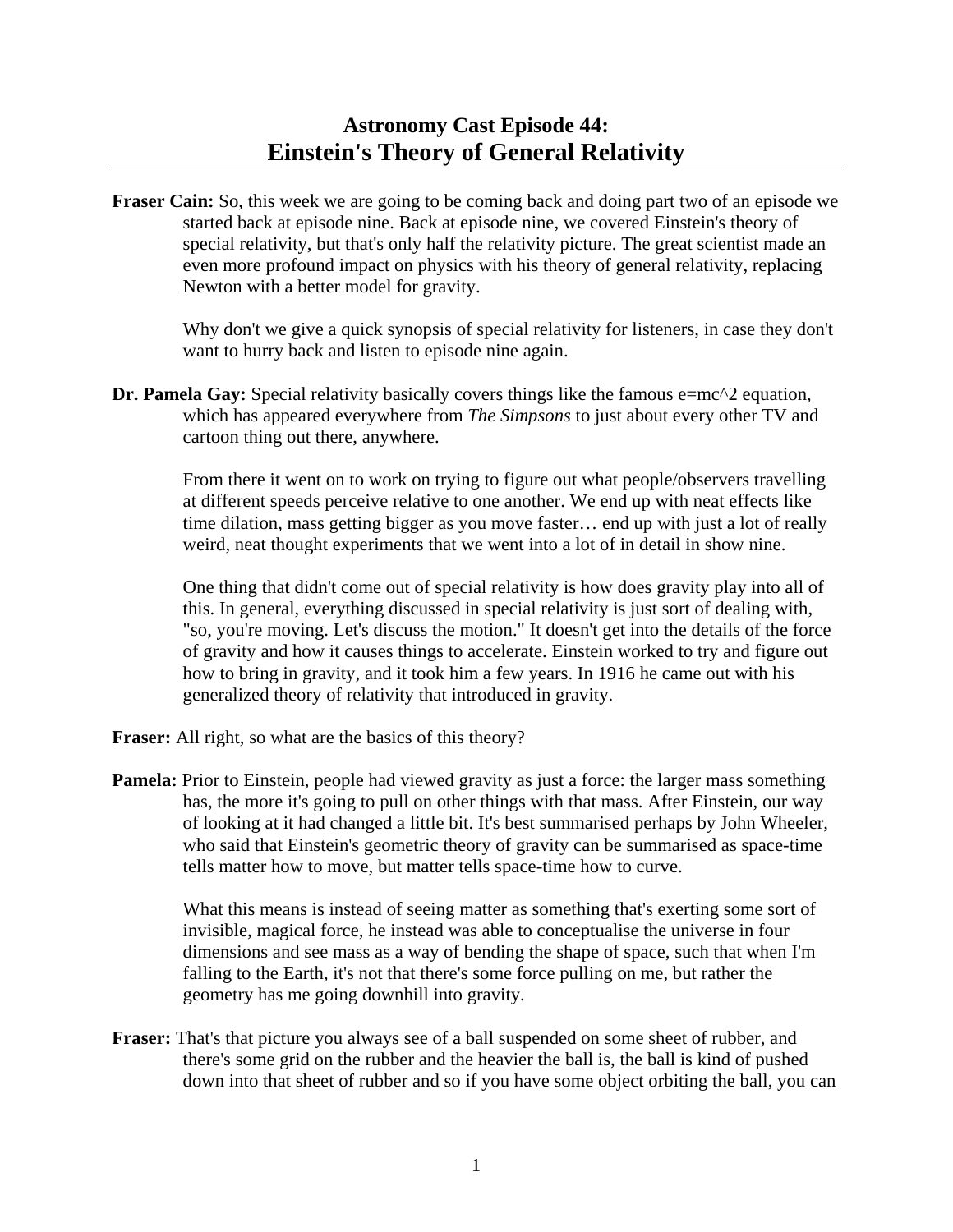see how it would be trying to follow a straight line but it's actually going on a curved line because the heavier object is actually warping the space-time around it.

- **Pamela:** A satellite is basically nothing more than a ball bearing rolling around the inside of a curved bowl. It's just a different way of visualising space and time that Einstein was somehow able to come up with. Every experiment we've ever done has come out showing that Einstein was completely right with everything that he came up with.
- **Fraser:** so where, then, do Newton's calculations for the universe and Einstein's' calculations for the universe diverge, with Einstein being more correct?
- **Pamela:** As you get to higher velocities, as you get to larger masses, the two of them begin to diverge. When you start bringing in energy, one thing that Newton's theory of gravity doesn't take into account is that energy has mass. This means that a laser is able to exert some sort of a gravitational pull the same way a stream of ball bearings would be able to exert a gravitational pull. Neither is going to pull very hard, but that pull is still there.

Where it starts to come more into mattering is, say you take an electron. It's a little tiny bit of mass. As you accelerate it so it's moving faster and faster and faster, velocity is just another form of energy. We have the kinetic energy equation  $(0.5 \text{m}v^2)$  for nonrelativistic cases. When you start looking at a high-speed electron, its mass noticeably changes as you make it go faster.

- **Fraser:** I guess Newton didn't know of electrons, but it's at these higher speeds, these high-mass and energies where Einstein's calculations come in. That's amazing.
- **Pamela:** basically anytime the numbers start to get too large to work with in your head, then you start worrying.
- **Fraser:** Right. Okay, so what were some of the predictions made by Einstein? How were people able to prove that his calculations were correct?
- **Pamela:** There's a lot of different ways. For instance, gravitational redshift is something he predicted. This basically says that as light tries to leave a high-mass source, it's getting pulled on by that mass so it's colour is going to end up changing. We discovered this by looking at the white dwarf Sirius B experimentally in astrophysics (other people have done laboratory experiments).

 Sirius B is a white dwarf orbiting the brightest star in our northern hemisphere sky, Sirius. As this little white dwarf gives off light, the light trying to escape from its surface ends up getting shifted to the red. Similarly, here on Earth there's slight differences between what we on the surface of the planet and what a satellite ends up observing in terms of colour. As the light comes toward the surface of the Earth, it slowly gets shifted in wavelength toward the blue as it comes toward the surface of our planet. All these different little shifts add up.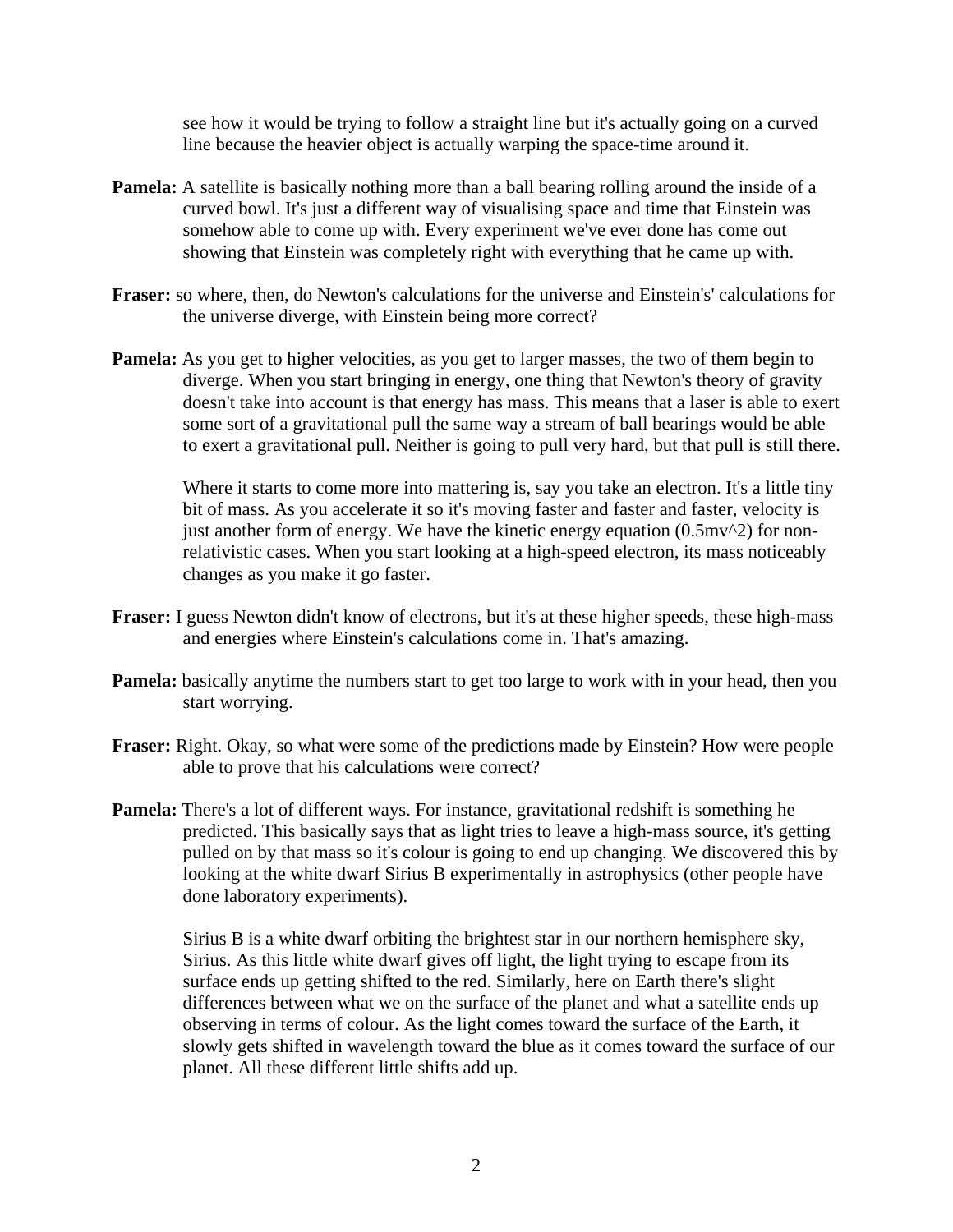Now, because our planet is fairly low mass and it has a fairly large radius, these differences aren't ones we're ever going to notice, but when we start looking at highmass objects with small radii, there the gravitational pull at the surface is so strong that we can actually see the colour change by the equivalent of over 80km/s in the light trying to escape from the star.

- **Fraser:** so the light is pulled back as it's trying to get away from the star, and then sped up. I guess my question is how can it be changing the speed of light? Isn't the speed of light just the speed of light?
- **Pamela:** It's not so much changing the speed of light as much as it's changing the colour of light. This is where we refer to it as redshifted.

Fraser: Oh, so it's stretching out the wavelengths.

**Pamela:** Yeah.

**Fraser:** Right, okay. So the light is staying the same speed, but the amount of energy that's hitting us at any moment decreases because the wavelengths have been stretched out. So we see the colour changing toward the right end of the spectrum.

**Pamela:** Yes.

- **Fraser:** Okay, I understand. So how extreme can that get? As you say, with a white dwarf… do we see that with neutron stars? Can we see their radio waves doing that too?
- **Pamela:** I don't know how many miles per hour or kilometres per second the shift is for a neutron star, but it will become more and more shifted as you increase the mass and decrease the radius of the object.

 So if we're looking at 80km/s or more for a white dwarf, we're going to be looking at significantly more than that for light coming off of neutron stars.

**Fraser:** And if only light could escape from a black hole.

**Pamela:** Here the trick is get something right on the edge of the event horizon and see what sort of shifting you get from that, but we haven't done that experiment yet.

**Fraser:** Right. Okay, so what are some other predictions that were made then?

**Pamela:** One of the other neat predictions is the perihelion shift in orbiting objects. Watching Mercury over the decades and centuries, human beings have made very, very precise measurements of its location. After Kepler came up with his great theories for planetary motion, Mercury only sort of kind of followed his rules. When Newton came along, they still followed in the exact same, sort-of, kind-of way, that had mercury shifting a little bit every year.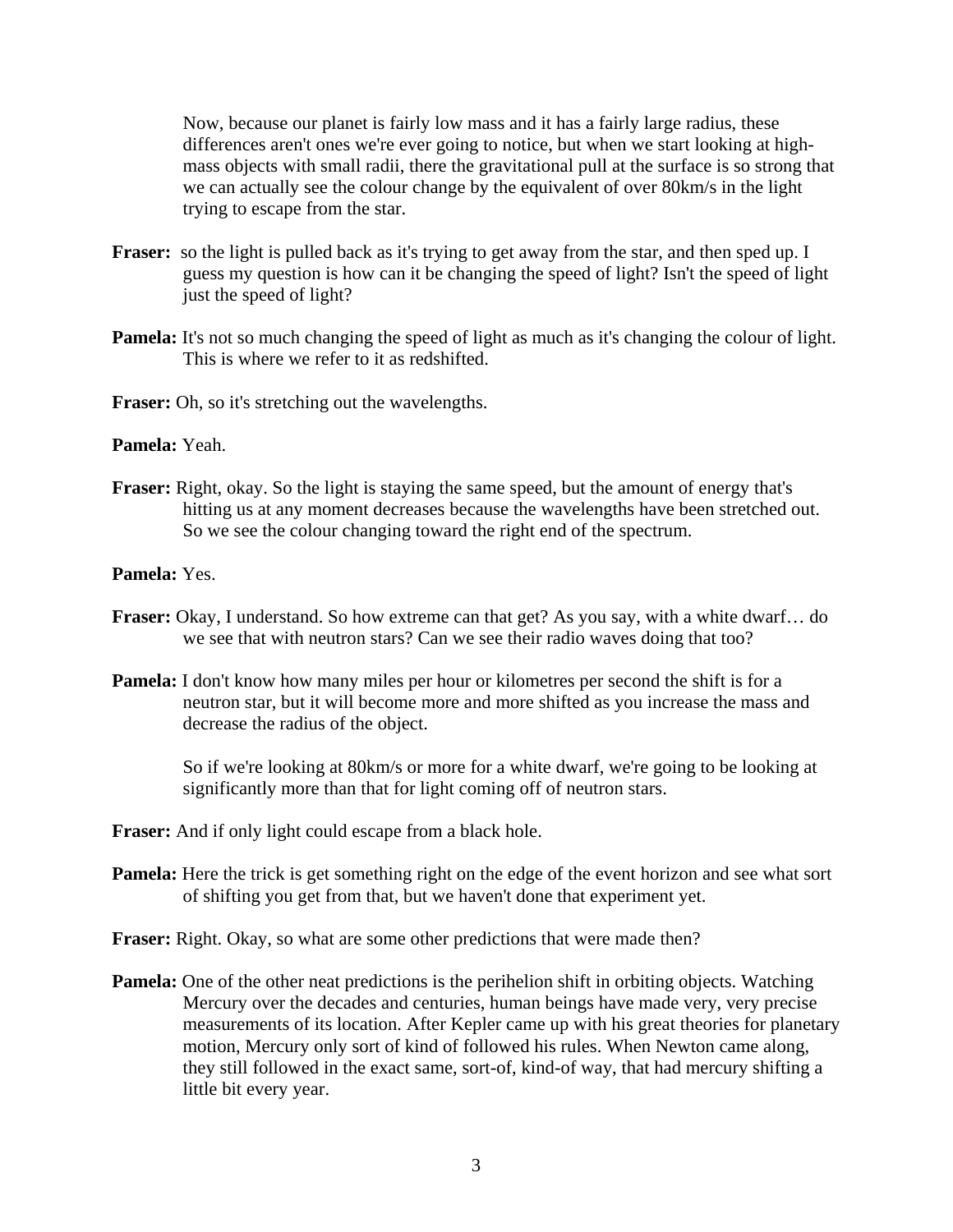What's happening is its orbit isn't a perfect circle. It's a slight ellipse, so it's a little bit closer to the Sun sometimes, a little bit further at other times. We can see those slight changes in about how far it appears from the Sun in the sky.

 The point at which it is furthest from the Sun appears to be rotating. So if you look down on the system with the Sun in the centre and you're looking down on the orbit, you can see the orbit itself slowly rotating with Mercury going around and around, sort of like the old kaleidograph toys we had as kids. You end up creating a spiral instead of a perfect ellipse.

 Why Mercury's orbit slowly spiralled was a mystery until Einstein's theory of general relativity came along. It was actually able to take into account where this shift came from.

- **Fraser:** That's really convenient. As I recall he came up with the theory, and then they were able to confirm that prediction right away.
- **Pamela:** Yeah, there was decades and decades and decades of data piled up, so he worked his equations, scratched his head a bit, and said, "well, does Mercury actually do this?" The data was already there.

 Other parts of this theory they had to wait for solar eclipses, they had to wait for satellite technology to be invented, and some of this things we're still working on trying to prove today. But with that, all of a sudden, a great mystery was completely solved.

**Fraser:** Okay, so what's another prediction that he made?

- **Pamela:** We also have gravitational time delays. This actually means that time slows down the closer you get to the surface of a high-mass object. Here, the Earth actually counts. So the GPS satellites up in outer-space are constantly pinging us with data, "here's where you are, here's the time you're at." Except the time is passing at a different rate up in orbit, so the information they're sending us if they didn't account for general relativity would be wrong. They have to make corrections with how far you are from the centre of mass of an object, what the mass of that object is, and all of the corrections that they have to make to keep all of these different clocks running in sync with one another match perfectly with Einstein's theories.
- **Fraser:** So the satellites are actually changing their clocks based on their position around the Earth, the speed they're going, just because of relativity. That's amazing.
- **Pamela:** They actually don't change their clocks, because atomic clocks are just beats of atomic decays. But what they do is before they send us the timestamp information, they say, "here's what my clock thinks the time is, here's the equation that tells me what the time is on Earth relative to me." They constantly have to run all these equations.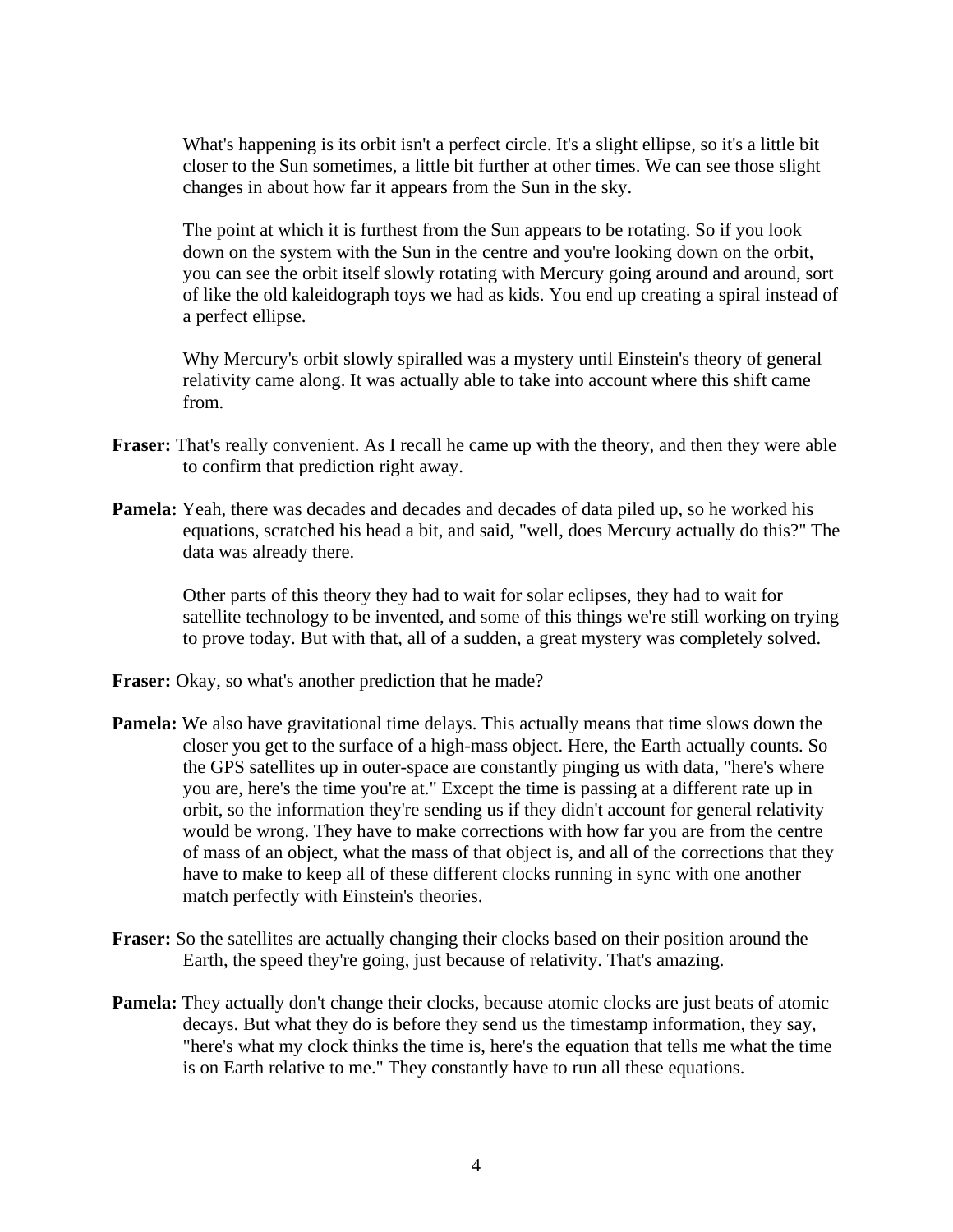**Fraser:** I wonder what the shift is. It would have to be in nanoseconds, right?

**Pamela:** It's very, very small. What's neat though, is they're able to make different corrections depending on who they're sending information to. When the GPS information gets sent to another satellite that doesn't have the same offset, that other satellite knows how to take that data and say, "okay, I'm not at the surface of the Earth, so I need to have this different correction put into place." So in order to keep all of our satellites and all of the people talking in terms of the same standard time, we have to do all sorts of gravitational corrections for these different time dilations that are going on at different altitudes.

**Fraser:** That is very cool. So may of Einstein's predictions we use on a daily basis. It's amazing.

- **Pamela:** People who try to say, "I've never seen this," or, "Einstein must have been wrong," aren't paying attention to the different kinds of technology that are used to make different types of correction all the time for what Einstein came up with.
- **Fraser:** All right, keep going. More evidence!
- **Pamela:** Okay! So, now we start getting into the ones that are harder to prove, or harder to understand. I have to admit, I haven't fully wrapped my head around this one, but there's experimental data and I am all-believing in experiments.

 There's what's called a gravitational time-delay as well. This was figured out by Irwin Shapiro, and is called the Shapiro effect. If you ping a radar signal from the surface of the Earth to Mars, and you measure the amount of time it takes for that radar signal to go from the Earth to Mars and back, you can actually get a time delay depending on how close that beam passes to the Sun. that time delay can be up to 120 microseconds.

 To do this test, first Dr. Shapiro did calculations, then they went to Haystack Observatory in Massachusetts (which is actually where I worked in high school) and they shot radar signals to Mars when Mars was very close to the Sun on the sky. So the radar signal had to go just barely past the Sun, get to Mars and come back.

 Then they waited until Mars and Earth were aligned such that the radar signal didn't really have to go close to the Sun at all. There they found there was a delay of only about 60 microseconds compared to what you'd expect if the Sun wasn't there at all.

 This delay is caused by the light having to travel through the well of the Sun. imagine if you're taking a car ride. It's going to take you a different amount of time if you go from mountain peak to mountain peak – but cars don't do that. Instead you have to drive into the valley and drive back out.

**Fraser:** So it's almost like it's changing the amount of time that occurs for the radio wave?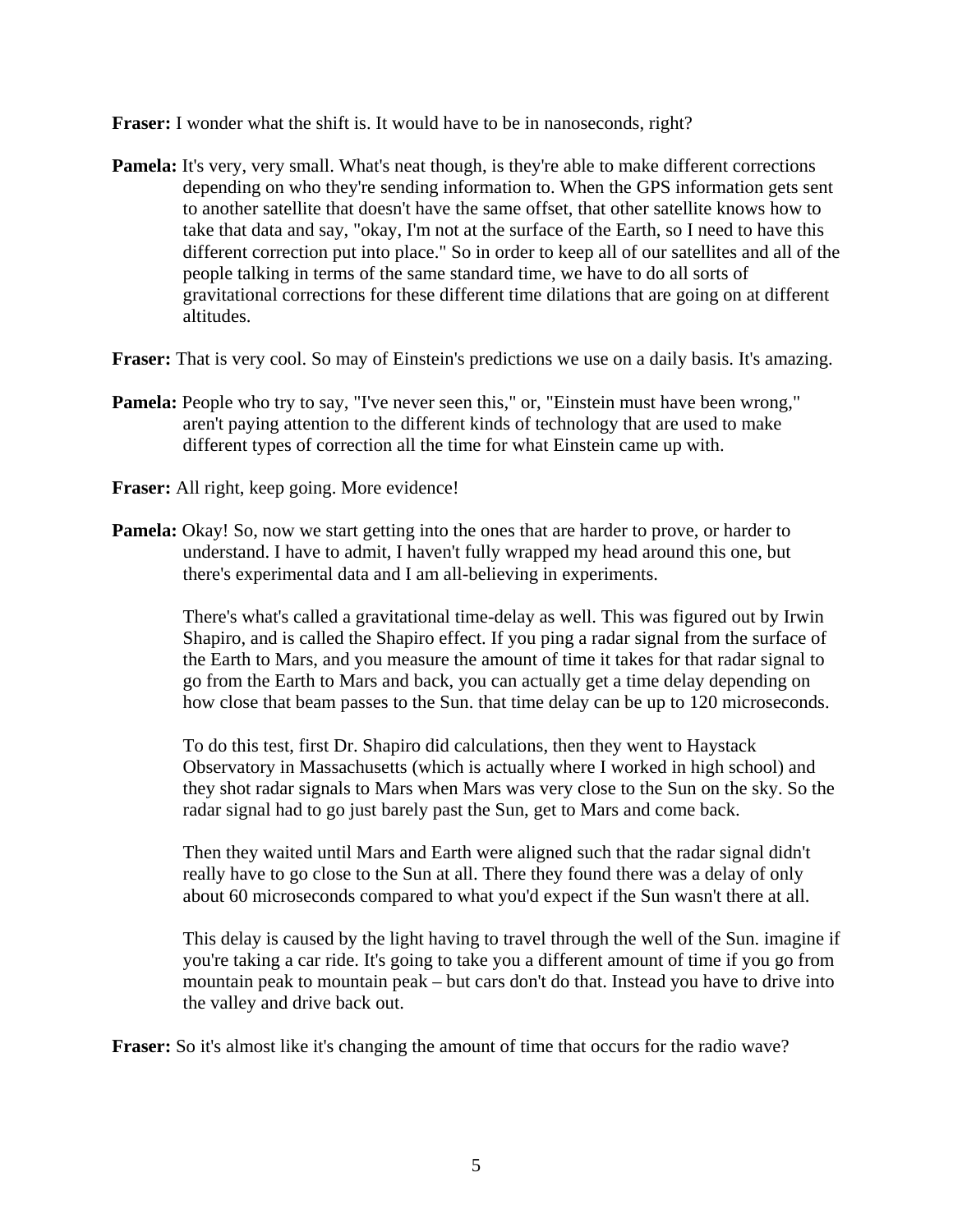**Pamela:** it changes the amount of travel time for the radar wave to go from the Earth to Mars and back.

**Fraser:** Right, so it puts in more time or less time?

**Pamela:** It puts in more time.

**Fraser:** That's crazy. It's not because the radio waves are having to go any longer distance, it's just that as it passes the gravitational well that closely, it gets more time.

 Now, that's got to go to extreme levels, once again, with some of those more massive objects.

**Pamela:** You're going to get larger and larger time delays, the larger the object your light beam is trying to pass.

 In general, we have no way of knowing exactly what time a light source left where it came from and the mass of the object it's travelling by. This isn't something that's easy to measure in practical circumstances.

- **Fraser:** Right, because with this experiment they were able to send the beam from the Earth to mars and then from mars, I guess it bounced back. So they were able to know the timing, but if we're measuring the light coming from some distant galaxy passing near a quasar, we don't know when that light was sent, so we can't know what kind of gravitational time delay it's experiencing.
- **Pamela:** Right. One of the neat things in thinking about this is, light from an object is constantly getting held up in its path as it travels through these valleys that are invisible to the eye but real to an object travelling through gravitational space. So the light is constantly getting held up by this valley, and held up by that valley, where each valley is a divot in the space-time continuum created by a massive object.
- **Fraser:** Wow. So light may almost be experiencing not stops and stars, because it's always going the same speed, but it's going to be experiencing a longer journey as it goes past various objects on its twisting path to reach us.

**Pamela:** Exactly.

**Fraser:** All right. More.

**Pamela:** Okay, so here we get to frame-dragging, which I didn't explain really clearly back in episode 9. frame-dragging basically comes from a mass rotating. A neat little way to visualise this that the folks behind the Einstein project at Stanford University came up with is imagine taking a paper plate and putting a super ball in the centre of it after piling honey into the plate. So you have a pile of honey, stick a super ball in it, put a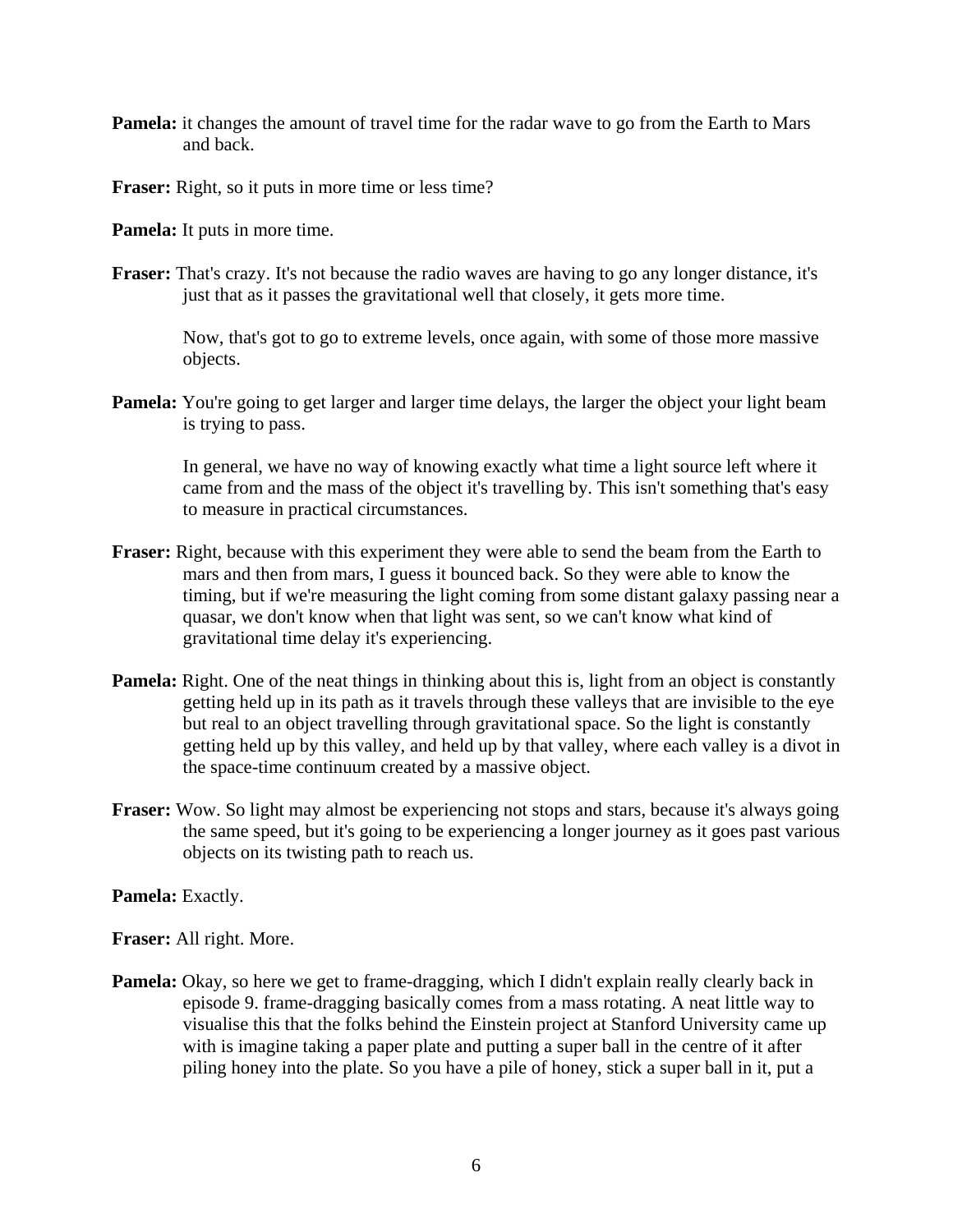couple of peppercorns in the honey. The honey represents the gravitational field of the planet, your super ball represents the planet and the peppercorns are satellites.

 Keeping the ball in the honey, if you rotate the ball it's going to grab onto the honey (frictional forces do this) and the peppercorns that are closest to the super ball are going to end up orbiting in a really noticeable way. The ones that are slightly further away from the super ball are going to pretty much sit there, but maybe get carried along a little bit.

 As our planet rotates, we twist space-time around us the same way that super ball is twisting the honey around it. This is referred to as frame-dragging. It actually has the weird effect of a light beam travelling in the direction of rotation will be perceived to travel a little bit faster than a light beam travelling in the opposite direction of rotation. It's just perceived time differences, because our space-time is slightly different in each orientation because of this weirdo frame-dragging effect.

**Fraser:** So when you say travelling faster, is that getting a longer journey or it's redshifted?

**Pamela:** In this case it's actually the distance the light has to travel is slightly different because of the frame dragging.

**Fraser:** This is one of the things that Gravity Probe-B was attempting to work out.

**Pamela:** Gravity Probe-B was this great satellite that had some of the most precisely built gyroscopes ever built by human beings. There were four different gyroscopes that were oriented in two different axes, so they're measuring the orientation of the satellite very accurately. They were immersed in super fluid, so that there's almost no friction between the parts as they're spinning.

 Unfortunately, they made everything so precise and so well, but when they were dipping the ball bearings that things were rotating about, they dipped one side and then the other, so the surface wasn't constant on both sides. It's sort of like when you look at a plastic ball, you can see the same around the centre from how they made it in the mould. There were slightly different electromagnetic properties on the different parts of these ball bearings, and as they rotated they ended up creating electromagnetic fields that affected the final results.

 So, they were hoping to release the Gravity Probe-B results by now, but at this point NASA's actually given the results an extension, and they're probably going to be publishing all of their results come December.

 We still don't know the final results of Gravity Probe-B, but we've learned a lot about precision construction of gyroscopes. Luckily, they have the mathematical tools to correct for these inadvertent electromagnetic fields they ended up producing.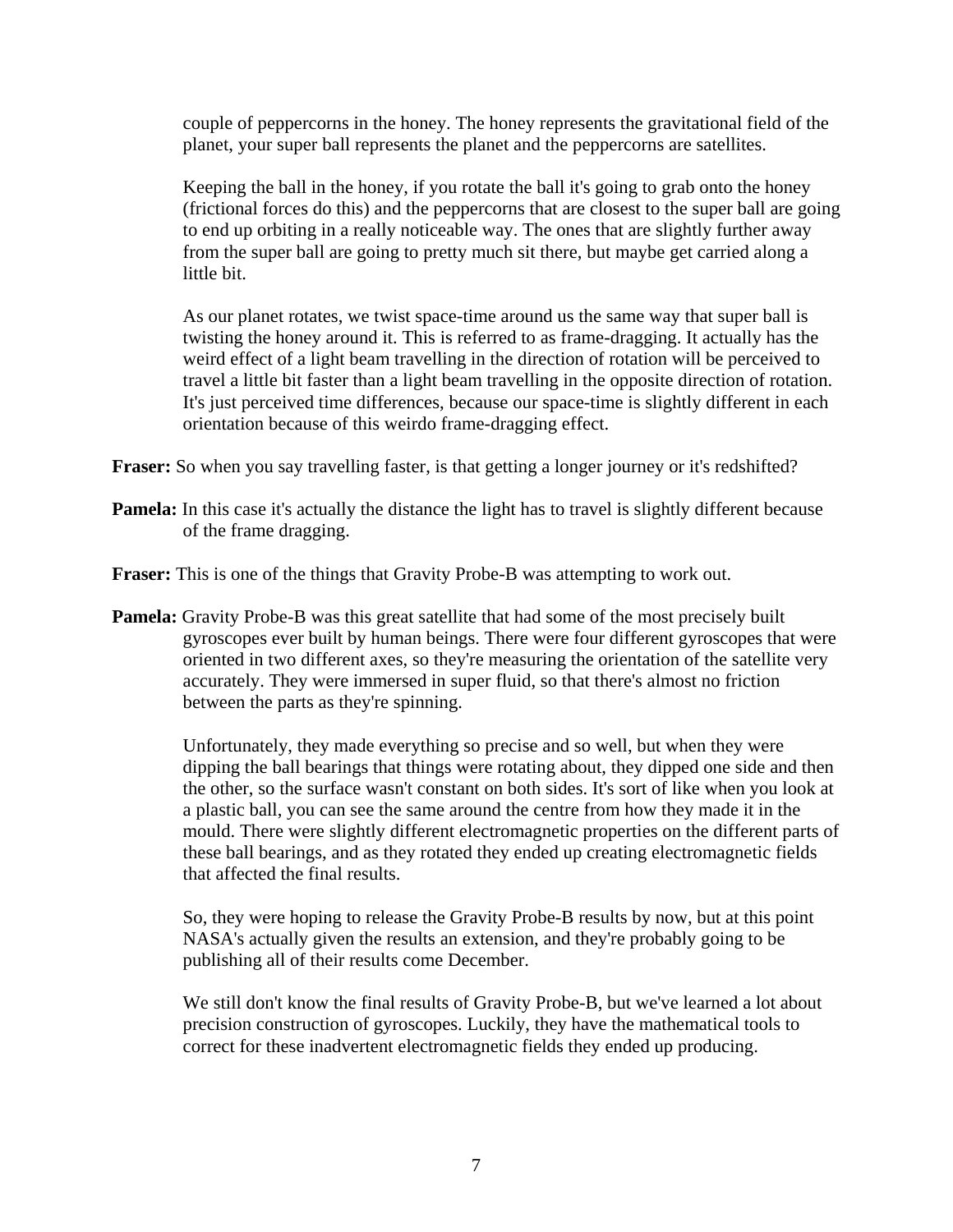Now, all of that caveat said, when they get to their final results, when they've figured out how to correct for everything that needs to be corrected for, they should be able to look at their measurements of how the gyroscopes stayed oriented throughout the different parts of the orbit and be able to say "aha" these changes were due to the effects of general relativity, these effects were due to these different sub-parts of that theory, including frame-dragging.

- **Fraser:** But there are also other places in the universe you can look to see things like frame dragging. Aren't there orbiting binary-neutron stars and things like that?
- **Pamela:** Right. When you look at really high-mass systems, we call these double degenerate binaries. This is where you have either a neutron star and a black hole, neutron star and a neutron star, sometimes a neutron star and a white dwarf (but those don't have as amazingly gravitationally phenomenal effects where you see gravitational radiation and can hope to see gravitational waves).

 When you get extremely high-mass objects orbiting very close to one another, they twist up the space around them creating gravitational waves. It's sort of like if you imagine stirring your finger around in water, you're going to end up creating waves. In this case, we have two high mass objects orbiting around one another, each of them carrying their little divot in space, their little hollow that they're making with their gravitational mass around in space with them. As they spiral, they end up radiating gravitational energy and creating gravitational waves as they move.

**Fraser:** I think you're going to have to explain gravitational waves then.

**Pamela:** (laughing) That's starting to get into an entire conversation.

**Fraser:** That's true, it will have to be a whole separate show, but at least give the short version.

**Pamela:** Okay, I'm going to link to this really neat animation because it's hard to understand it just verbally.

 Start with your mental picture of a big heavy ball in your plastic cloth with the grid in it. Set that object rolling around in that plastic sheet. As it rolls around in the plastic sheet, it starts to generate waves in the plastic sheet. Those waves generally aren't going to occur if you only have one ball in real space and time, but they occur when you start getting two different balls orbiting around one another. They generate waves.

 Now, you can also end up with these waves when you have almost anything that's asymmetric going on. If you have a star explode and it doesn't explode perfectly symmetrically, that sudden change in the distribution of mass in a not-perfectlyspherical way will end up triggering gravity waves. Basically, anytime you have an asymmetric event, you can end up with gravitational waves.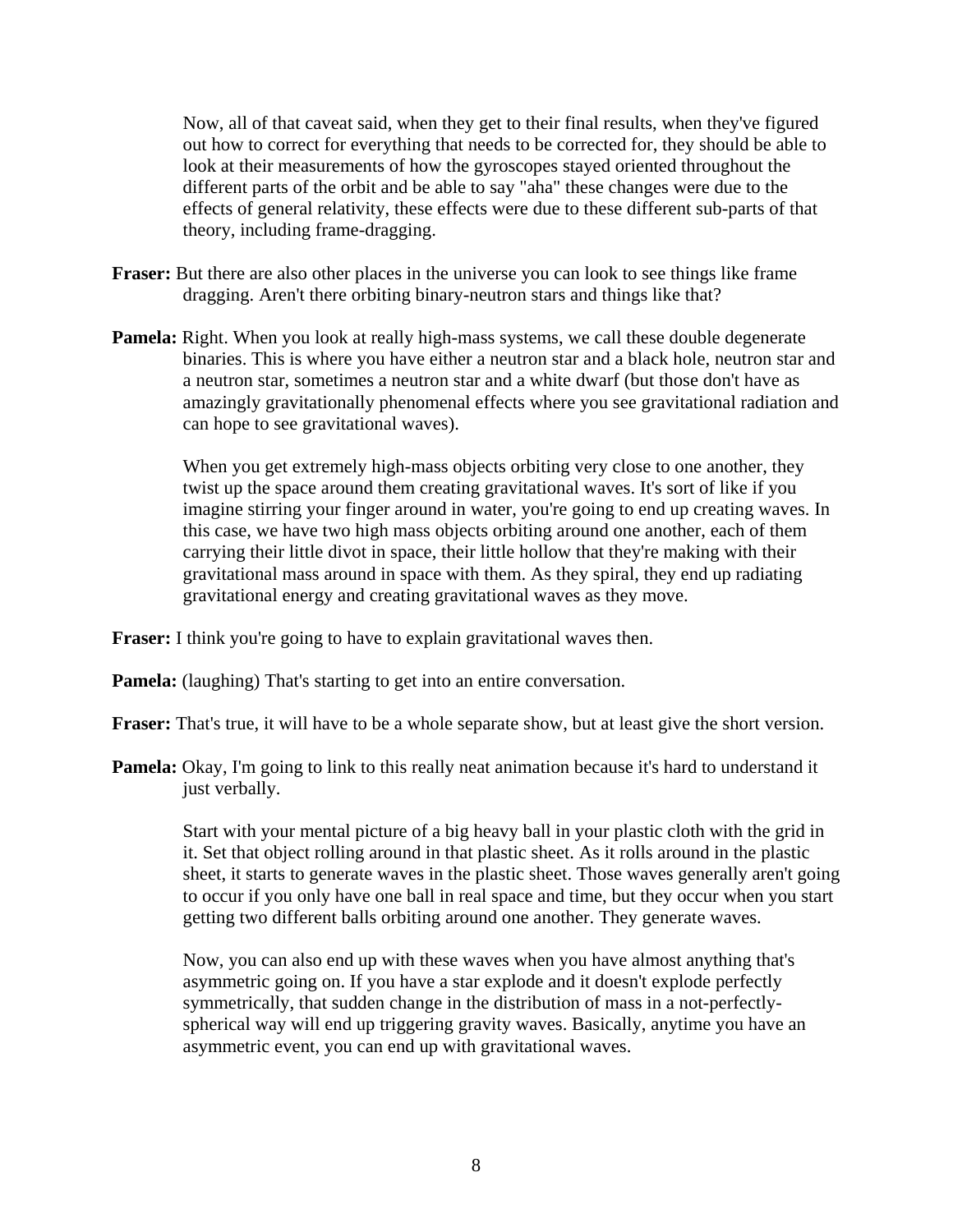This also means that a flattened planet could in theory (if it was massive enough – like neutron star mass), as it rotated, create gravitational waves. One neat way to think about it is imagine a giant mountain. That mountain on top of a planet ends up stirring space as it goes around.

 So anytime you have an asymmetry, you end up with gravitational waves at one level or another.

**Fraser:** Right, and I think in a future show we'll cover the experiments that are going on to actually work this out, both ground and space-based.

> I did an interview with somebody working on that project, on the ground-based one, and as those gravitational waves cross the universe and pass over us, it actually causes us to grow and shrink, and that's what they're measuring.

**Pamela:** Yeah, the space we're occupying, the space-time continuum itself, ends up getting distorted by these waves. So if you imagine the grid that little ball is sitting in, in our stupid mind's eye picture that must have come from some TV show at some point in time… if you bounce up and down on that, like it were a trampoline, the grids are going to expand and shrink, expand and shrink.

 If you're a person attached to that grid, you're going to expand and shrink. As a wave travels across the grid, different parts of the grid are going to expand and shrink at different times. With the detectors here on the planet Earth, we start from the knowledge (we think) or assumption that gravity travels at the speed of light. So we think, "if we get a growing and shrinking at this location and this time," then if we get a growing and shrinking at some other location delayed by the proper amount of time, then that's a single gravitational wave event.

**Fraser:** So where do Einstein's theories fall apart?

**Pamela:** They start to fall apart anytime you start dealing with quantum scales or you get to the point of things travelling at the speed of light that have mass. So when you get inside of a black hole, and when you get to the first moment at the beginning of the universe. Anytime you start dealing with the insides of an atom. Those three places, it falls apart.

 People have been trying to use string theory to unite gravity and quantum theory, and it hasn't worked. One of the great searches of our current scientific generation is the theory of quantum gravity. We used to say, "we're looking for a grand unified theory of everything." Right now, I think we'd settle for quantum gravity, because once we get to quantum gravity, everything else should fall into place naturally. We've built theories that hold everything together except gravity.

 One of the problems is how do you get from a geometric understanding of gravity, where you see gravity as a physical deformation of space, to a particle theory view of the universe that has everything being communicated via bosons, where everything is